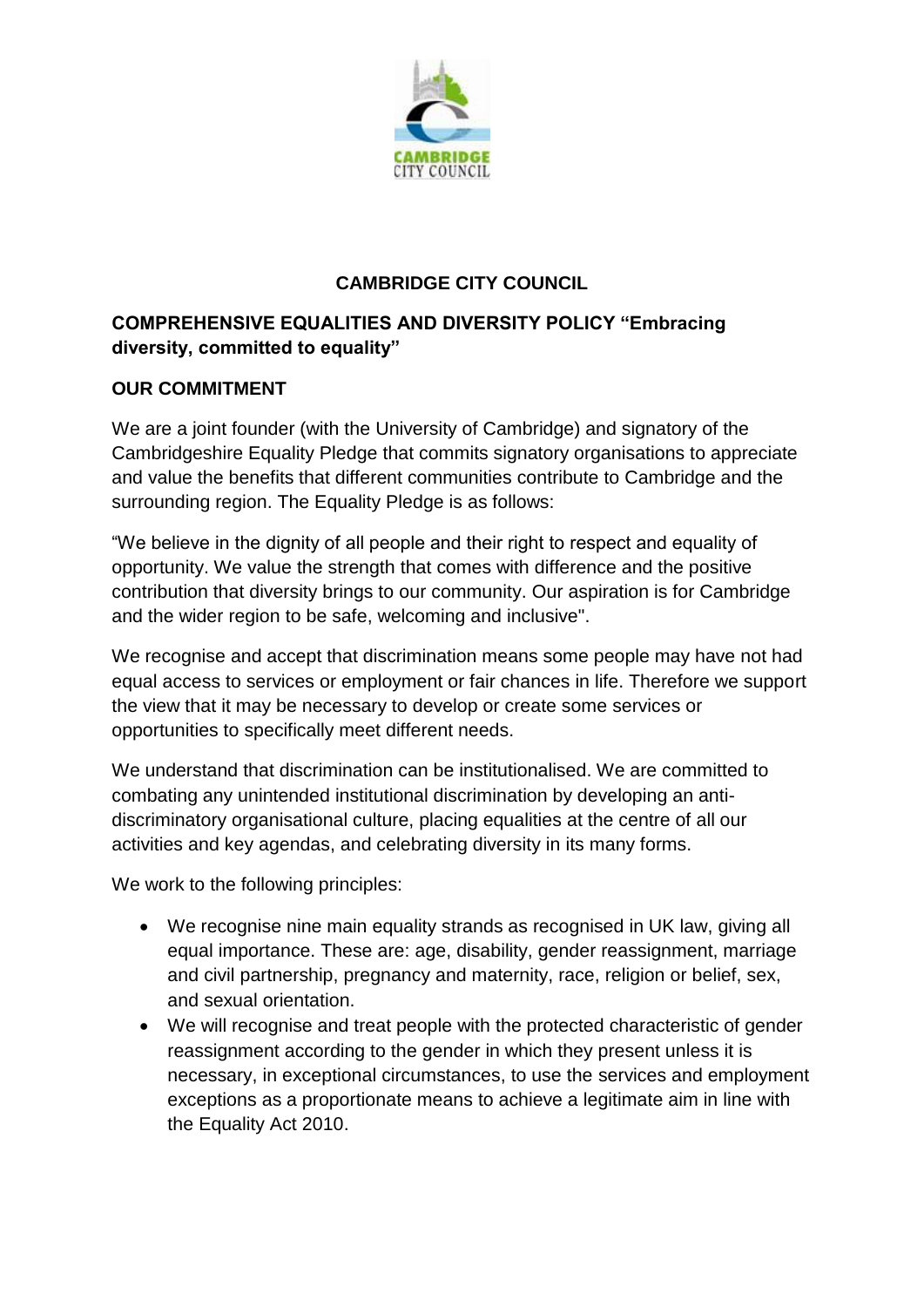- We aim to eliminate unlawful discrimination and to promote equality of opportunity and good relations between people of different and diverse communities
- We support the progressive approach of promoting good relations between different groups in order to tackle prejudice and end discrimination, and apply this to all equality strands
- We are committed to developing and promoting an anti-discriminatory environment within the Council and City as a whole and will reflect this in our policies and practices
- We are committed to improving our equalities practice at corporate, departmental, service and individual levels throughout the council and want to maintain a positive and inclusive workplace culture that values all employees equally
- We aim to identify and eliminate barriers in our own systems and procedures, training staff and managers to enable them to help make this happen
- We will actively engage with the local community through communication and consultation to ensure that our services meet the needs of and are fully accessible to our diverse population
- We recognise the value of an energetic and creative voluntary/community sector and will work with groups, individuals and organisations to provide culturally specific services, with equalities firmly embedded in those relationships and projects
- We will ensure a commitment to equalities and diversity in our commissioning and procurement arrangements and expect suppliers and contractors to fully comply with this equalities and diversity policy.
- We encourage real participation in local democracy and representation on various bodies and in our processes, from people who may normally feel excluded from decision-making processes
- We will comply with all our legal obligations and follow best practice guidance

## **SCOPE**

This policy applies to all aspects of the Council's functions including:

- Provision of services
- Commissioning and purchasing of goods and services
- Recruitment, employment, training and development of staff
- Grants to voluntary and community organisations
- Landlord functions in respect of housing and other property
- Exercise of statutory powers and responsibilities
- Partnerships with other organisations
- Community involvement
- Consultation with local people
- Promotion and publicity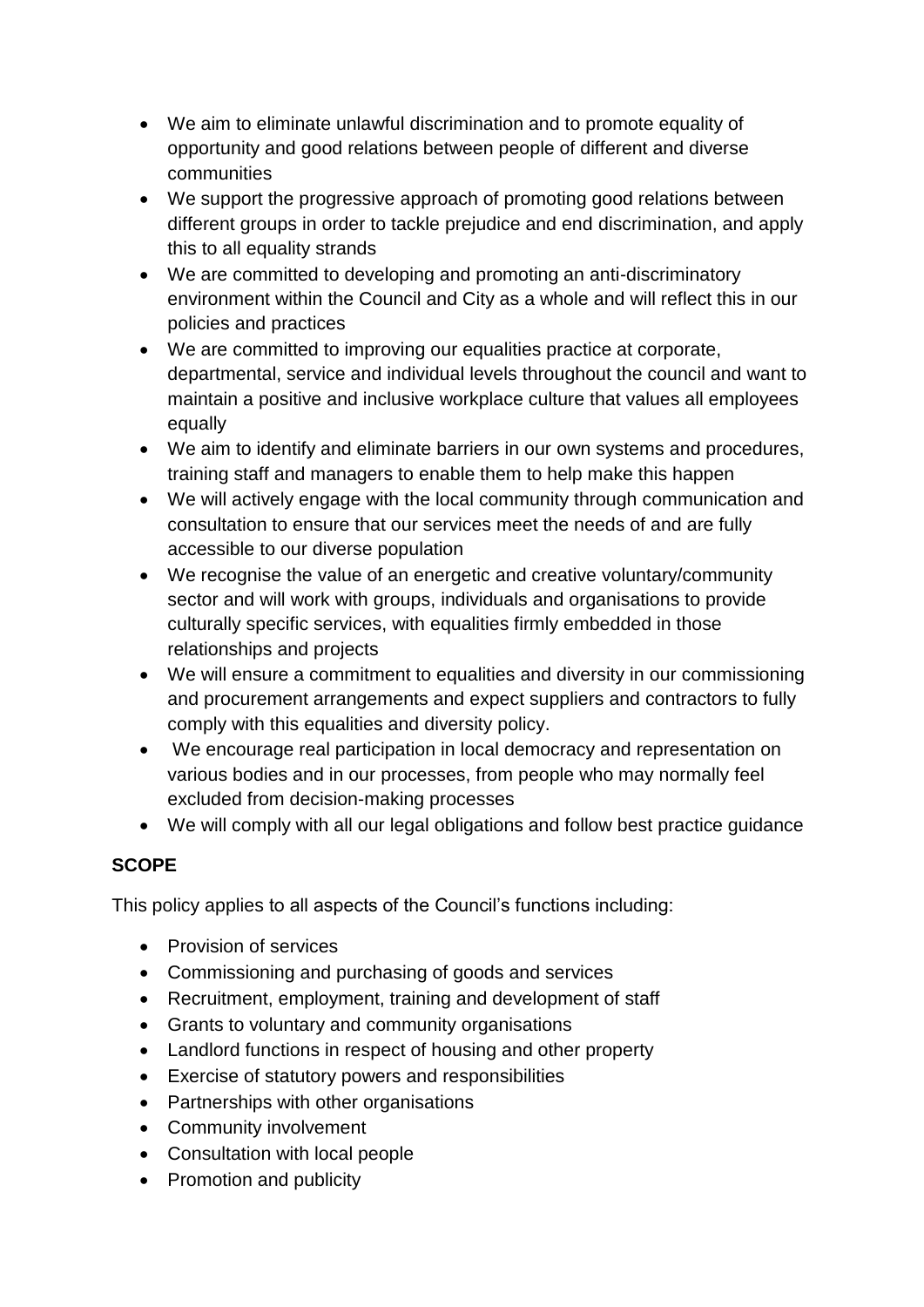## **VALUING OUR EMPLOYEES – AS AN EMPLOYER**

The Council aims to provide a safe and accessible working environment for existing and potential employees, one that is free from harassment and discrimination, where individuals' values, beliefs, identities and cultures are respected. All Council employees are responsible for complying with this policy and must follow it as part of their conditions of service.

Council staff must not discriminate against anyone, persuade another employee to discriminate, tolerate or condone discriminatory practices, harass or abuse other employees or members of the public - for any reason. In return we expect our staff to be treated with respect and we will not tolerate discriminatory or abusive behaviour towards our staff from members of the public.

### **The Working Environment**

- We aspire to being an employer for whom local people will want to work.
- We have a staff code of conduct in order to ensure we act professionally and treat others with dignity and respect.
- We run equality and diversity training for staff , including as part of our induction training for all new starters.
- Staff members have access to confidential reporting systems available for those who may face bullying, harassment, prejudice and/or discrimination.
- We undertake regular staff attitude surveys to help identify equality and diversity trends or issues that may need addressing.
- We ensure that we consider individuals' needs and make reasonable adjustments where appropriate in order to remove barriers for disabled people and resolve issues relating to disability.
- We will implement and review our policies to support the health and wellbeing of our staff.
- We take action to protect employees who are at risk of violence while carrying out their duties.
- We are committed to safeguarding and promoting the welfare of children, young people and adults. Staff are made aware that safeguarding is everyone's responsibility.
- We have a domestic abuse policy to ensure that every employee who is experiencing or has experienced domestic abuse has the right to raise the issue with their employer in the knowledge that we will treat the matter effectively, sympathetically and confidentially.
- Where there is demand for them, we facilitate and support staff networks for those from minority groups or those who face disadvantage or discrimination in society.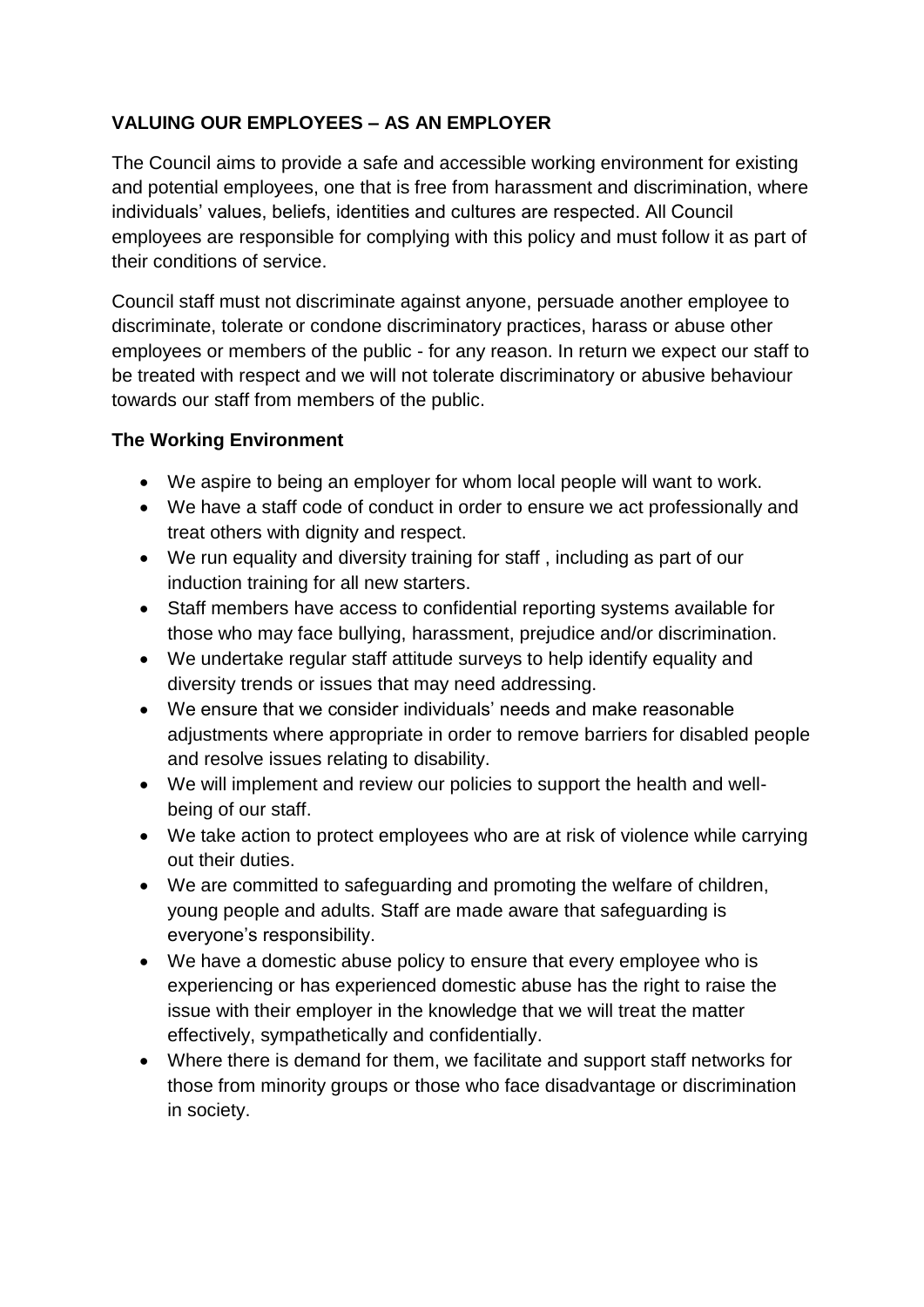#### **Recruitment practices and career development**

- We produce an annual 'Equality in Employment' report, which monitors the workforce profile in relation to age, disability, religion or belief, race, sex and sexual orientation. From this information we develop initiatives to redress current imbalances in our workforce, through recruitment, career development and training, and building strong links with marginalised or minority communities.
- We aim to eliminate any unfair or unlawful bias in our pay systems and practice that impact on pay. We believe that all employees should receive equal pay for the same or broadly similar work, for work rated as equivalent and for work of equal value. We report on trends in pay in our annual 'Equality in Employment' report, including related to the gender pay gap.
- We aim to make sure that advertised jobs with the council are accessible to all sections of the community, and that our recruitment policies and practices do not indirectly discriminate against any equality groups.
- We promote opportunities to ensure that not only is the Council's workforce representative of the local community, but that this representation is also reflected across all levels and grades.
- We are a Disability Confident employer and are committed to recruiting, retaining and supporting disabled employees. The Council aims to remove barriers, resolve issues relating to disability and consider individual needs. This includes taking positive steps towards promoting equality of opportunity, inclusion for all and promoting positive attitudes towards disabled people.

## **VALUING OUR CUSTOMERS – DELIVERING SERVICES**

It is our aim that:

- service users receive fair, sensitive and equal treatment when accessing services, and are treated with dignity and respect
- services are relevant and responsive to the changing and diverse needs of our local population, and are delivered without discrimination, prejudice or bias
- services, buildings and information are fully accessible, particularly to those groups or individuals who face disadvantage or discrimination
- we provide clear and understandable information about services and policies in accessible formats and languages
- all external contracts comply with the council's equality policy
- service users are aware of their rights and entitlements when receiving services
- We will ensure that all job applicants, employees and service users have access to this policy and our equality values statement.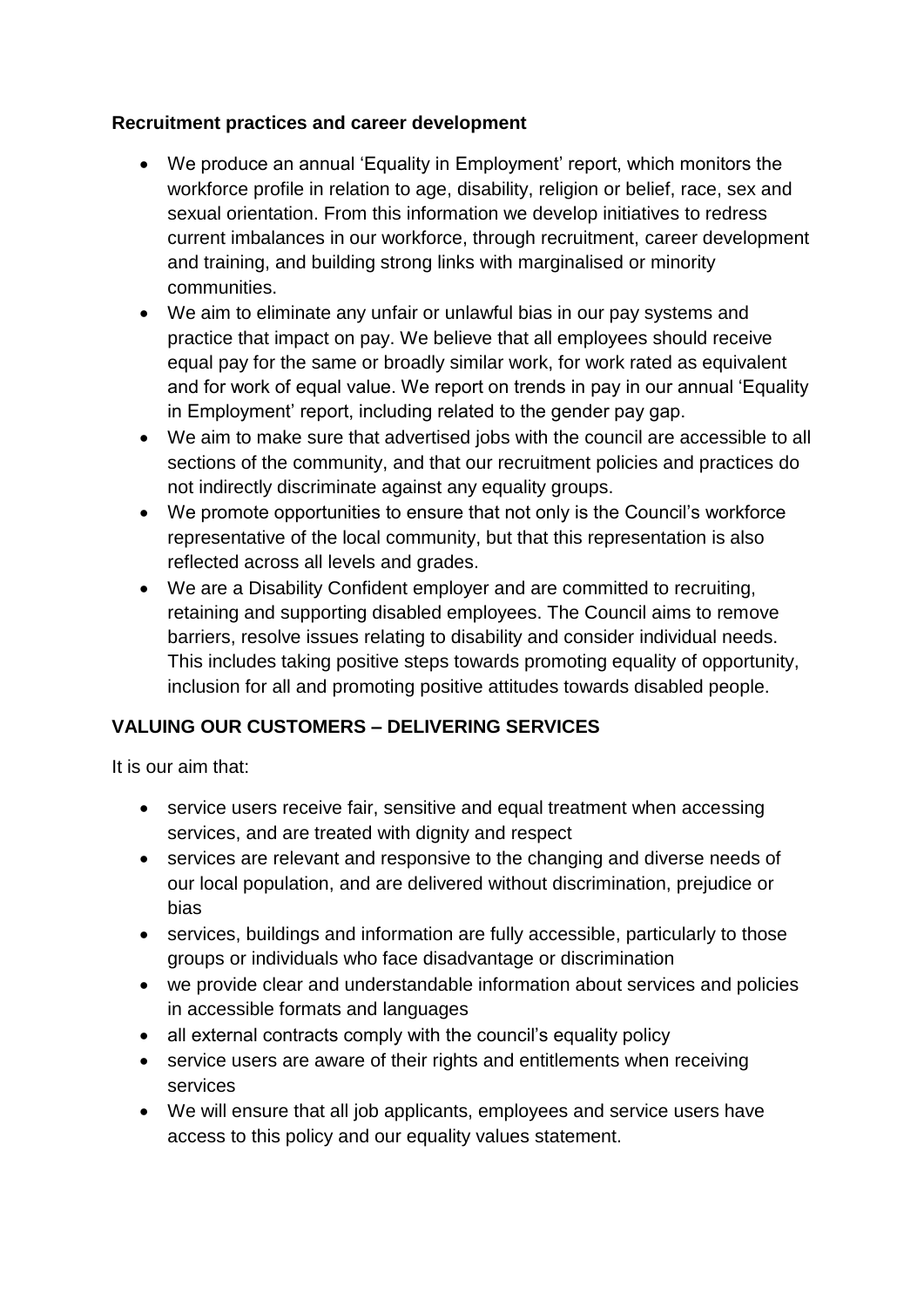### **HOW WE ARE ORGANISED**

There is a clear infrastructure to help deliver equality and diversity in the organisation.

**Councillors** - elected members of the Council have overall responsibility for this policy. The Leader of the Council is the portfolio holder for equalities and diversity. The Strategy and Resources Scrutiny Committee oversees and scrutinises the Leader's portfolio.

**Equalities Panel** - meets formally twice a year to advise on the Council's equalities work. Membership consists of five members of the public, five staff representatives and five elected Councillors.

**Strategic Leadership Team** – provides visible leadership on equalities and diversity issues.

**Equalities Champion** - a member of the Council's Strategic Leadership Team is responsible for championing all equality areas.

**Joint Equalities Group (JEG)** – an officer group that meets regularly to develop, deliver, and oversee the council's equalities and diversity programme. Combines equalities work in employment, service delivery and community relations. Core membership is:

- Strategy & Partnerships
- Human Resources
- Community Development

#### **HOW WE DELIVER**

#### **Promoting diversity programme**

The Council has responded to the duty to promote good relations between different communities by developing an annual programme of 'diversity days'. This approach recognises the main equality strands and provides a framework for engaging different individuals, groups, partners and communities.

As a Council, we mark some of the following regional and national events:

- LGBT (lesbian, gay, bisexual, transgender) History Month February
- International Women's Day 8th March
- Black History Month October
- Holocaust Memorial Day 27th January
- Cambridgeshire Celebrates Age
- Disability History Month 22nd November to 22nd December every year
- Refugee Week held in June each year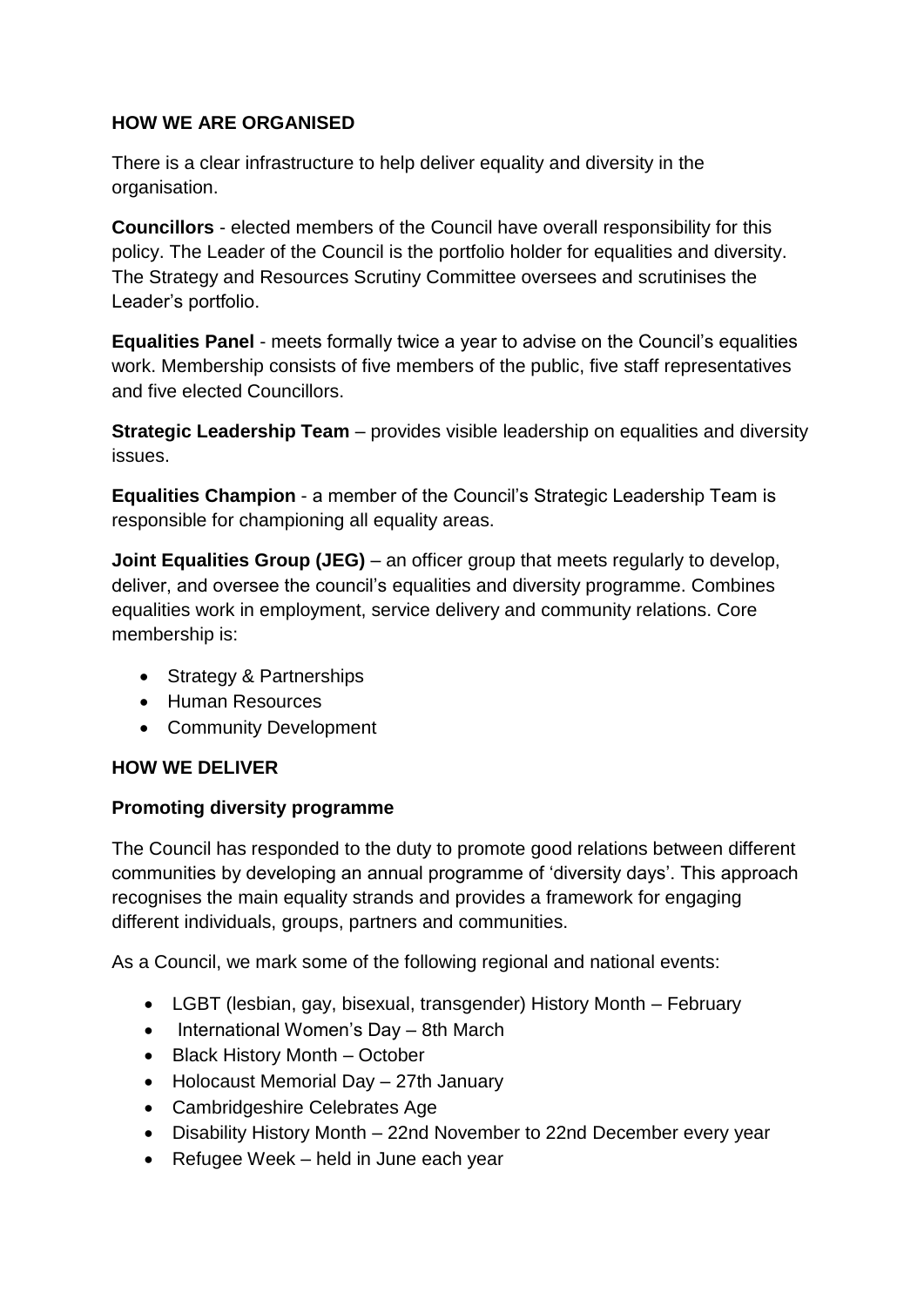### **Community Services**

Cambridge City Council has a commitment to community services and equalities work to support, strengthen, resource and engage many minority and marginalised communities.

#### **Training, communications and resources**

We provide equality and diversity training for staff and managers including mandatory equalities training within induction programmes for new staff. We supplement formal training with additional briefings and communications designed to raise awareness and increase knowledge around all equality issues, best practice and legislation.

### **Consultation and Involvement**

The Council undertakes regular consultation with service users to ensure that the views of all communities are heard. Targeted work is undertaken to seek minority communities' views where these may not be picked up in general consultation initiatives. This consultation is used to inform council priorities and improve services.

## **Equality Impact Assessments (EqIAs)**

EqIAs are a mechanism to equality check council functions and policies to ensure they do not discriminate or cause any adverse impact relating to equalities and

diversity. The Council has an ongoing process of undertaking EqIAs on all relevant policies and functions.

## **Monitoring**

Monitoring is an essential and integral element of the Council's equalities performance, and is a requirement of the revised Equality Standard. We also monitor our services to meet the specific duties as set out in The Equality Act 2010 (Specific Duties) Regulations 2011, which support the general equality duty of the PSED.

## **Single Equality Scheme (SES)**

In 2009, in anticipation of the introduction of the Equality Act 2010, the Council adopted a single equality scheme, which includes outstanding actions from our previous race, disability and gender schemes. The scheme is reviewed and reported on annually as part of the Council's Annual Equalities Review. A new Single Equality Scheme strategy is developed every three years.

## **REVIEWING OUR PRACTICE**

We will review our practice regularly in line with this policy to ensure that the principles, objectives and priorities are achieved. We will produce an annual report each year, which will be reported to the Strategic Leadership Team, the Equalities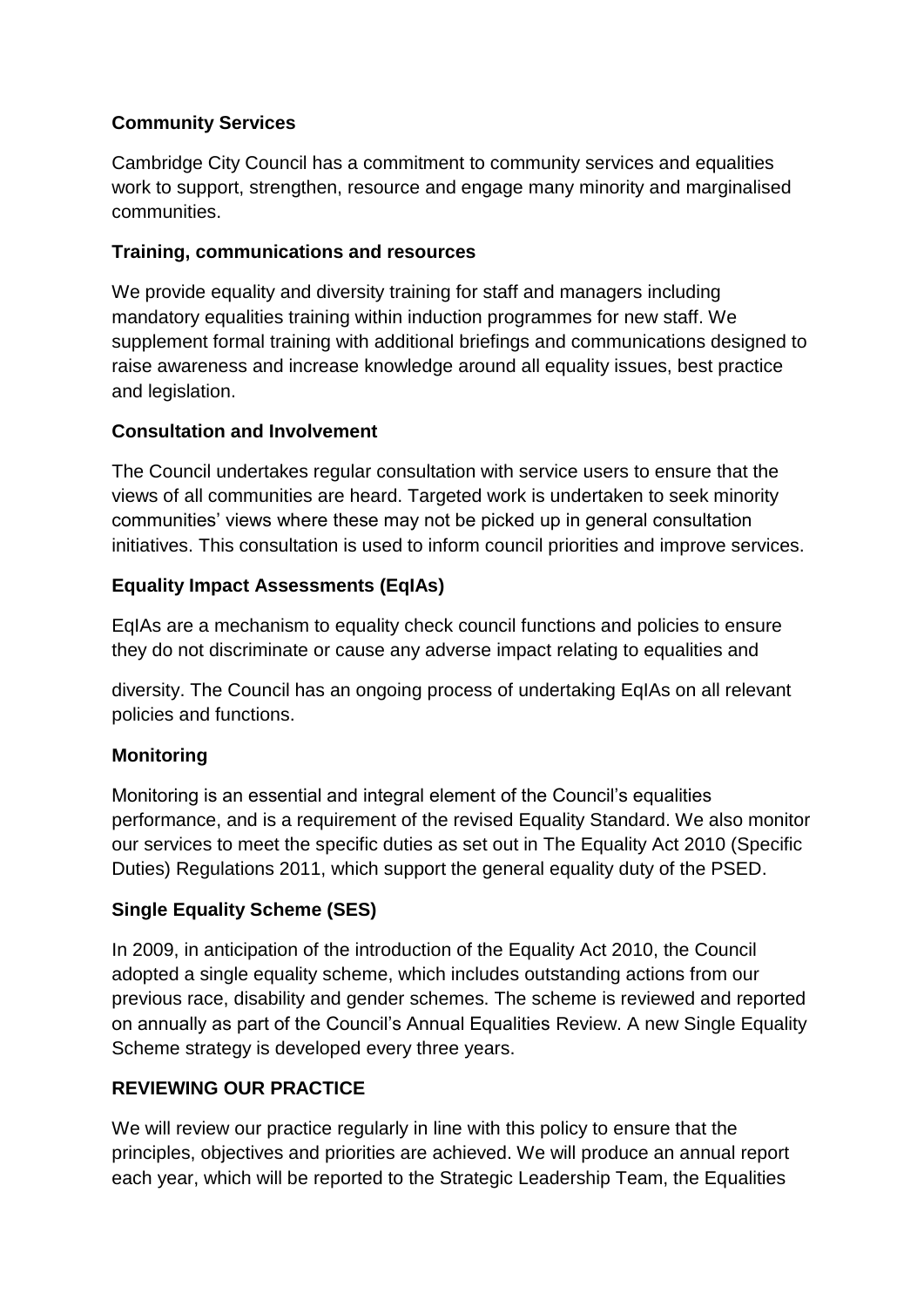Panel, and Strategy and Resources Scrutiny Committee, and will be published on the Internet.

### **LEGISLATION**

We are committed to complying fully with our legal obligations under equality laws and guidance, and to responding to these speedily and thoroughly. The main UK law relating to equality and diversity is the Equality Act 2010:

### **Equality Act 2010**

The Equality Act brought together all the previously existing strands of equality and discrimination legislation, with the aim of clarifying existing law and extending it to cover some anomalies in existing discrimination law.

The nine main pieces of legislation that have merged are:

- the Equal Pay Act 1970
- the Sex Discrimination Act 1975
- the Race Relations Act 1976
- the Disability Discrimination Act 1995
- the Employment Equality (Religion or Belief) Regulations 2003
- the Employment Equality (Sexual Orientation) Regulations 2003
- the Employment Equality (Age) Regulations 2006
- the Equality Act 2006, Part 2
- the Equality Act (Sexual Orientation) Regulations 2007

For full information on the Equality Act see: <http://www.legislation.gov.uk/ukpga/2010/15/contents>

#### **The Public Sector Equality Duty (Section 149 of the Equality Act 2010)**

The broad purpose of the equality duty is to integrate consideration of equality and good relations into the day-to-day business of public authorities. Those subject to the equality duty must, in the exercise of their functions, have due regard to the need to:

- Eliminate unlawful discrimination, harassment and victimisation and other conduct prohibited by the Act.
- Advance equality of opportunity between people who share a protected characteristic and those who do not.
- Foster good relations between people who share a protected characteristic and those who do not.

These are sometimes referred to as the three aims or arms of the general equality duty. The Act explains that having due regard for advancing equality involves: